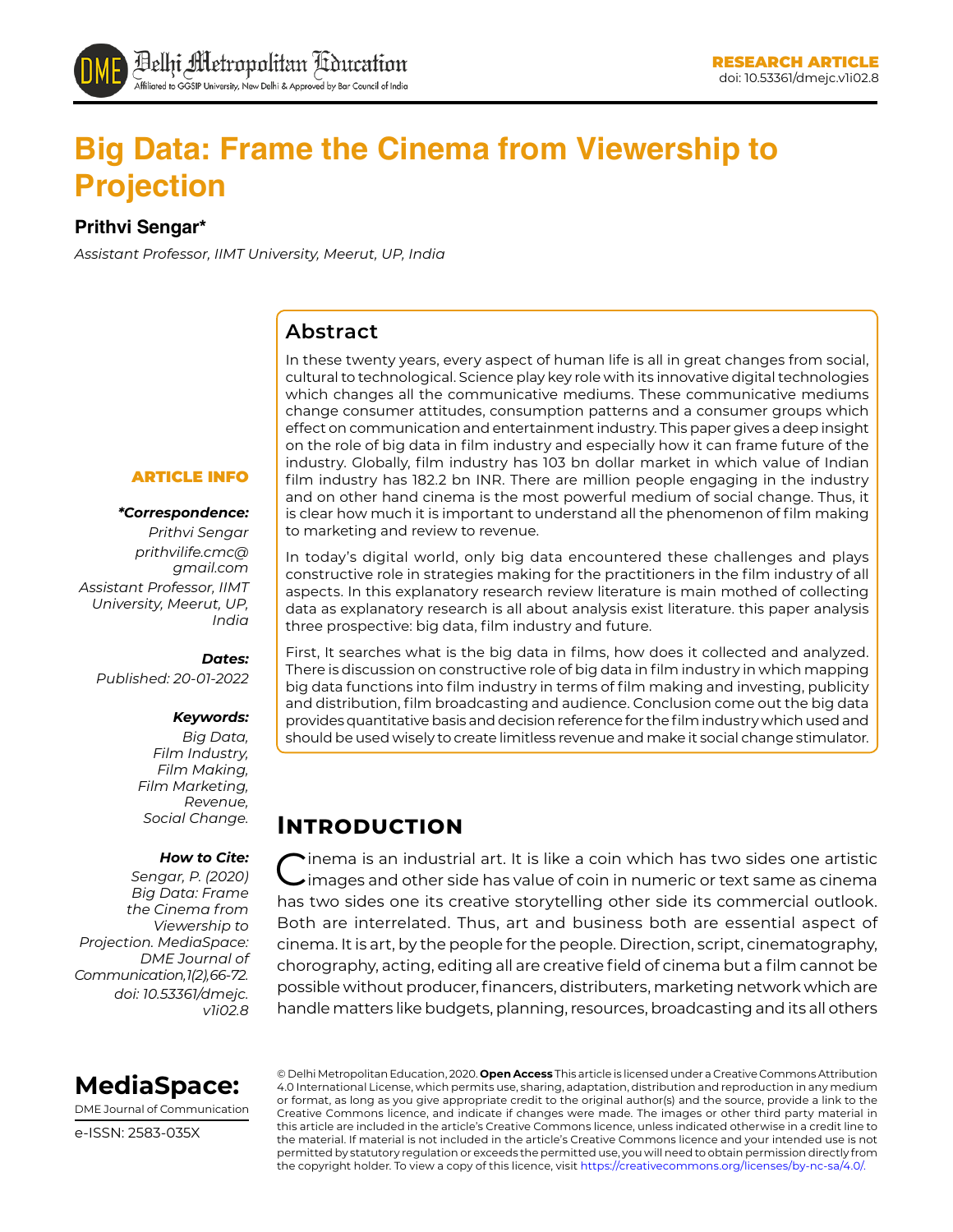financial matters. Most special thing in cinema every single part in it has entrepreneur in itself.

Here between art and business, there is third aspect of cinema which is made a bridge and base for both, it is the technology. Technology is similar to the metal of a coin as coin cannot be possible without metal, cinema cannot be possible without technology. Camera, sets with lighting, filters, cranes and other, recordings, storage, editing software, projectors and broadcasting platforms, these all are technologies of creative side of filmmaking. As it change cinema also come in new way. On other side planning, budgets, resources management, marketing also has its own technology like budgeting software, resource management system and marketing tech such as media channels, internet, and social media other.

As before said technology makes a bridge between art and commerce, the one technology which makes really sense of it that is computer and internet, it is big data science. Now days, we can connect and collect information digitally anytime from everywhere to anywhere. This digital mechanism of information working as a personal communication medium to professional medium. This digital mechanism has enormous data which circulate and store globally in a second. Every click generates data. When a user clicks or do surfing on net or any other activity on computer or mobile that all are generate data saved by data providers and software companies. Terabytes of terabytes saved data have used to understand users' attitudes and attributes to promote the products or message. Today, this big data network used form planning to distribution in most of industries. Slowly and steadily film industry also starts exercise this big data from prototypes idea, planning, filmmaking, marketing to broadcasting. Big data entrepreneur companies provide these facilities to filmmakers.

### **Objective of Research**

Main objective of this explanatory research is given deep insight in role of big data in film industry. Sub objectives of this study are found out the concept, process and future of big data in prospective of film industry.

### **Methodology**

In this explanatory research review literature is main mothed of collecting data as explanatory research is all about analysis exist literature (questionPro. com, 2021). this paper analysis three prospective: big data, film industry and future. First, it searches what is the big data in films, how does it collected and analysed. There is discussion on constructive role of big data in film industry in which mapping big data functions into film industry in terms of film making and investing, publicity and distribution, film broadcasting and audience.

### **Film Industry and Big Data**

Film industry has limitless possibilities in this big data world. In year 2018, world largest internet service provider Google publishes a report of a survey with Google search on big data and film industry. This survey took hundreds of film box office prediction model, including the search volume of movie, characteristics of the film box office prediction model, including the search volume of movie, characteristics of the film schedule and each type had index had numbers of sub indices. The survey proposed model enabled to predict a movie's box office result month before with 94% accuracy. Google's this initiative recommends optimize film marketing strategies by searching data. (Wang *et al*, 2016)

So big data, analytics and AI, one is digital technology, second is Human Intelligence and third is Artificial Intelligence, this trio are gradually changing filmmaking process with creating entrepreneur opportunities. Globally film industry has around 50-billion-dollar revenue in which America and Canada are largest network with 11.4 billion dollars in 2019, China has 9.6 billion dollar and India made highest number of films even then he is third on his revenue. It is clear that film industry invested immense money as other industries, but uncertainty and risk are very high in it. So it becomes necessity to adopt a system which can give some amount of surety.

Netflix, world known American-Canada, China and Netflix are prominent film industries, OTT and channel which use wisely big data especially Netflix

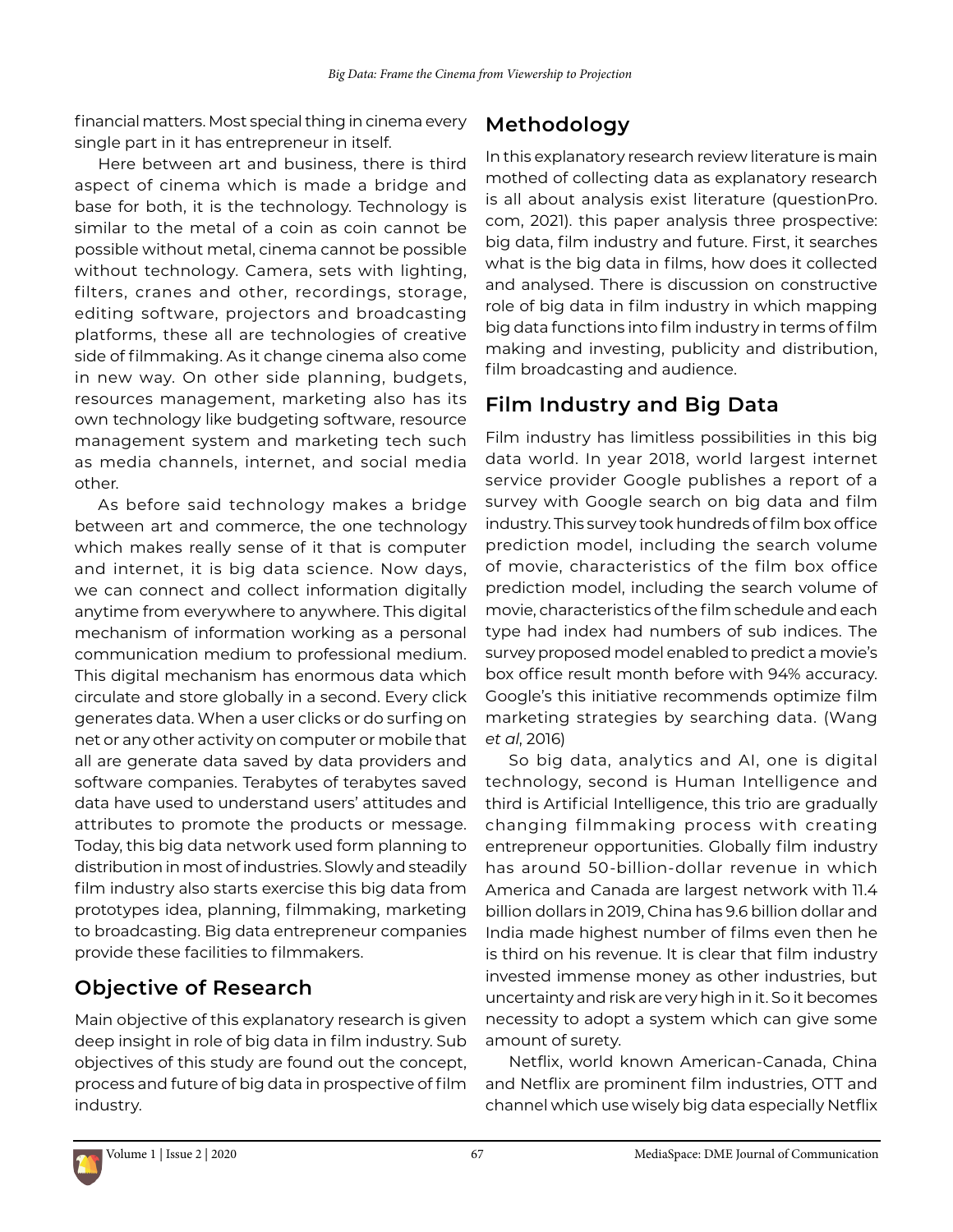bring these treads with analysis its viewers flow on its shows. India makes largest number of films and it is third largest market in the world however India still far away from deep and widely use of big data science. Here we can take example of Netflix which access user data to generate more viewership and profit. It keeps eyes on consumer behaviour, what audiences are watching, how long they are watching, when they are watching, and how often they are watching. This big data system is the reason behind the Netflix air most of the horror, crime, suspense, and thriller shows like Games of thorn, sacred games, Delhi Crime, etc.

A film has three parts: pre-production, production and post production. Pre-production include Script, budgeting, casting, location finalize, set designing, date, work permissions and all decision-making face when all things are decided then production will be start. After the production face most important phase comes that is post production which includes editing, marketing and distributions of film. To understand the role of big data in film industry first should know about big data in movies point of views.

# **Big Data**

Big data system is process of collection, analysis and present to help in planning, filmmaking, and marketing. Doug laney define big data as three Vs: Volume, Velocity and Varity (Shukha *et al*, 2015). These three Vs develop in four and many according to researcher's perspective. When we talk about big data there should have four V characteristics which make data more valuable as their scales are high Volume, Velocity, Variety and Veracity.

## **Analysis Prospective Techniques**

Debbie Stephenson write about big data analysis prospective to get valuable insight and answer from data in its blog '7 Big Data Techniques That Create Business Value' (retrieved, 2020). These analysis prospective techniques can map viewers' interest, desires, sentiments and new viewers. These analysis techniques are association rule learning, classification tree analysis, genetic algorithms, machine learning, regression analysis, sentiment analysis, social network analysis.

# **Variables of Film Industry**

Big data analytics is the art or science of using sophisticated computer software to identify patterns in large datasets. [\(largofilms,](http://largofilms.ch/author/largofilms/) 2019) Here first we look at big data variables' matrix of bollynalyticism. Data of these variables are collected, analysed, and find their correlations. In film data mechanism it divided in two parts one is related to content and second one is related to users' attitudes matrix. So, six film content elements' variables are:

#### *Story*

It is most important variable to understand which type of movies liked or not and why. We can't forget that cinema is a business for producer and distributors and all so there should be data which gives clear picture which story gives profit or not. Netflix OTT is good example for use of big data in chooses a story. As Netflix use viewing data and it most of the web series are suspense, action and sexual.

#### *Image*

Image is very important element to attract public. Every actor, director, music composer, dancer and other artist has their particular image in public through big data producers acknowledge it and use it in upcoming movie. They try not to make mistaken to use an artist if he or she able to do job.

#### *Director*

Cinema is an art of director who has its thought on film as auteur theory said director is the film. What the public thoughts for director must be know, it help in planning and making as every director has his/her own style.

### *Performance*

Acting is one thing which make story more influential, real, and heart touching. A movie is nothing without good acting. Today, OTT platforms bring new concepts stories which needs real and natural acting not over dramatic acting. So performance is all about reorganization. Rajkumar Roa, Viky Koshal, Kangna Ranawat, Tabsi Pannu and more names are making their stardom on own performance and people wait for their movies.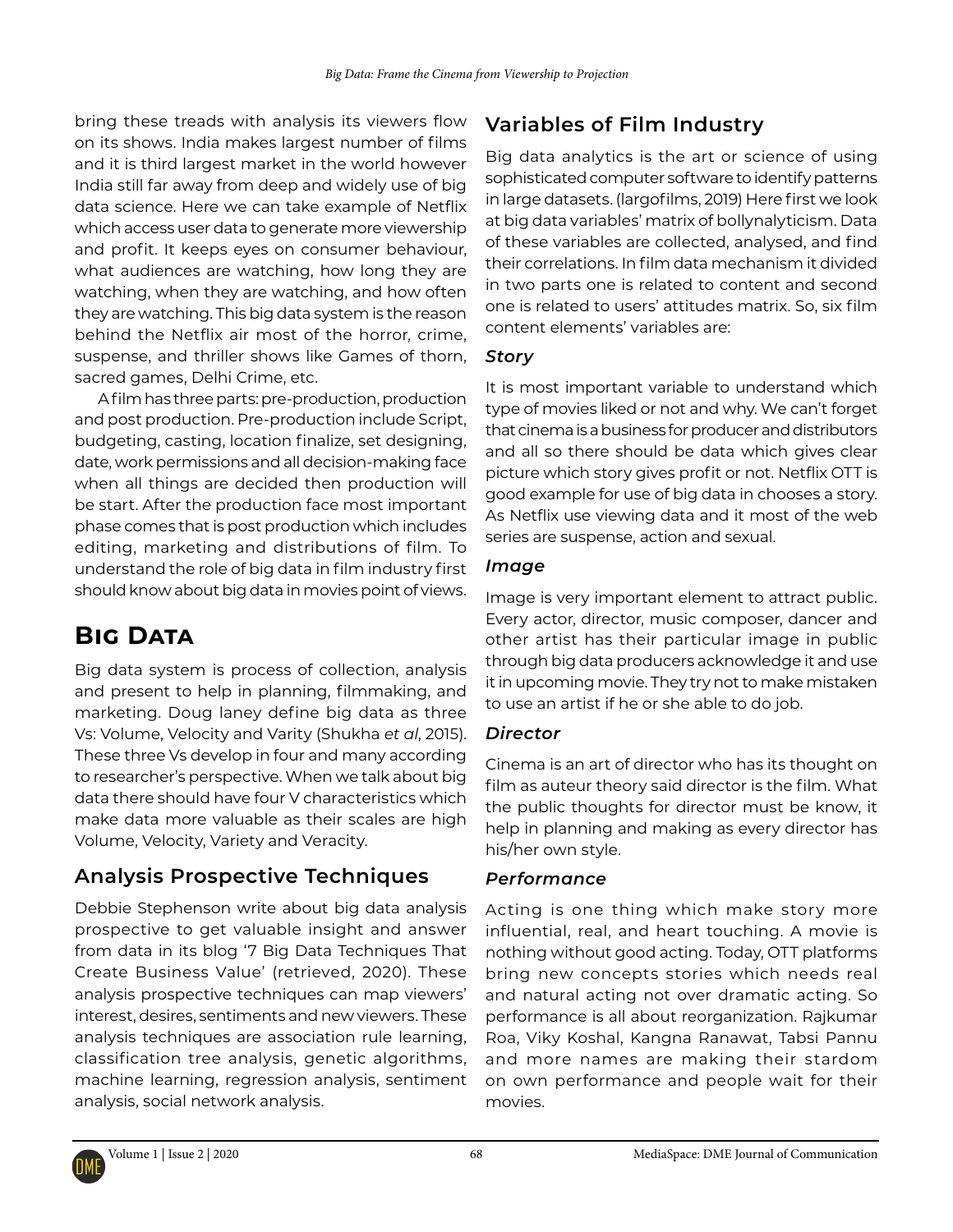#### *Sound*

Music, songs and sound effect create viewers' interest in films. Some films are known for its sound and music such as 'Gang of Vasyapur', 'Gost Story' and more. In big data analysis sound mapping is important because today sound craft create emotional bounding with viewers. If it can map out what type of sound and in what limit is sound and music should used.

#### *Visuals*

Cinema is all about visuals, what is camera recorded and what is projected on screen! Every single shot and sequence make a mark on viewer's mind and heart. There should be track visuals which give public interested visuals and they want some kind of them in most of the movies.

There are users' attitude analysis variables are:

#### *User basic characteristic data*

User basic data are related to user's gender, education, rural or urban, like or dislike.

#### *User social generated data*

Internet gives public a platform where they publish, upload videos-audios, recordings, blogging, vlogs, and more. This called user social generated data and it represent users interest and attributes.

#### *Use online interactive data*

Internet user do many activity online like search, downloads, watching videos, listen, share, likes, open sites, spend time on them, and many more. During all these activities every click generated data and this is very useful to understand user behaviour. This data can be predicted which type's films are he or she like what their needs.

#### *User consumption recorded data*

How much data use in a day, where it use most or less like either in search, reading, or video and others? This consumption recorded data is mapping data preference and consumption hierarchic.

#### *User web public data*

It means information in the public domain, encompassing anything from a monthly updating dataset on a government data is user web public data. It gives user personal information which is public.

#### *User offline behaviour data*

When user works or does any activity without internet on computer or mobile it keeps save in software or app itself. This offline data gives a user activity.

#### *User location data*

We can see user location data in Google news which shows news nearby your location. It represent user region and this data useful in marketing to attract viewers cultural, social and surroundings.

### **Tools of Data Collection of Film Industry**

#### *Social Media*

Millions of millions people use social media for like, dislike, share and comment of several unknowingly posts. Facebook, YouTube, twitter, tiktok, likee, whatsApp and more social media platforms save user activity data which they use to promote products or movies.

#### *Online Portal*

Online portal keep all information how many users come on site, how much time they spend, which page and content they look and share, and more.

#### *Net surfing data*

When a user search about a film or actor-actress or others net browsers such as Google, yahoo, rediff or others collect and save this user activity data. This collective data map out what people search as which topic or actor actress search most, which films or trailers search and in which context and more...

#### *Viewership*

Cinema hall, OTT platforms and youtube are keep all viewership data like how fast which show get most viewership, which types show or film have most viewership, and more. "If you select a particular movie on the [short film platform Sofy.tv,](https://sofy.tv/) then the platform will open the webpage where you can view the movie. However, this is not all the platform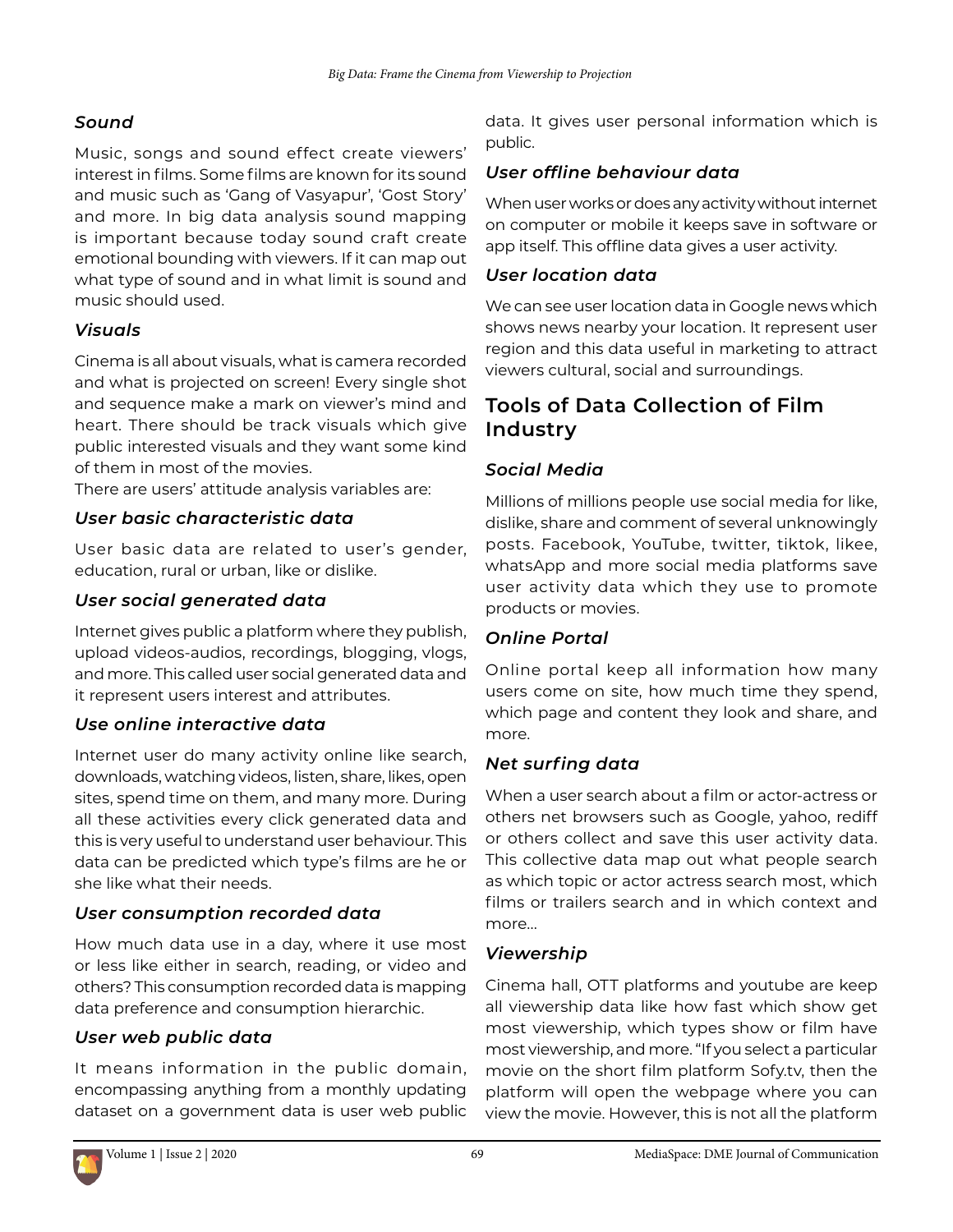does with this data. It also records your choice and uses its [sophisticated movie recommendation](https://sofy.tv/blog/sofy-tv-unveils-brand-new-technology-2018-locarno-film-festival/) [AI system](https://sofy.tv/blog/sofy-tv-unveils-brand-new-technology-2018-locarno-film-festival/) to interpret your selection and thereby improve the movies that you are recommended in the future"([largofilms,](http://largofilms.ch/author/largofilms/) 2019).

#### *Previous film viewership and their characteristics*

Previous viewership and their characteristic data play a vital role in prediction for a new show or movies.

#### *Survey*

There are many surveys conducted by productions, distributors, social networking sites and others on film industry. Big data analyst can use primarily or secondary source for prediction.

# **Big Data in Film Industry**

After the understand the variables and tool of data collection of film big data analysis now we should look the way it uses in film industry from planning to distribution of a film. Frankie Wallace wrote role of big data in his blog that "There are countless factors at play in filmmaking, from determining production costs to developing targeted marketing campaigns. Data science is involved in practically every step of the process, and professionals who work in data science can learn many things from the film industry ......production companies will continue to use the technology to better understand individual viewing habits and preferences to create content that appeals to the masses(Frankie Wallace, July 2019).

# **Big Data in Film Investing**

Public opinion is the base of investment in film industry. What is the public opinion for a film, what is the image of an actor-actress, which are stories and scene attract public and other more opinion play vital part in planning and investing of a film. It works on Script and actors selection, film shooting and the post producing, providing and effective decision making method. Big data provide target audience characteristics such as gender, age and regional distribution, the analogy finds out whether audience are interested in the film content and main performers and digs out their expected

director and favourite actors can be conducted, which provides accurate, scientific, and quantitative recommendations for the decision making of film producers and investment companies.

The data players insist they are not trying to displace traditional industry assets such as experience and gut instinct. "Analytics is just another tool," says Dimitrios Mitsinikos, the former Universal Pictures vice president, international research, co-founded Gower Street. "The decision-makers are the decision-makers and the better tools they have, the better decisions they'll make .... Instinct is basically experienced built on data. From our own experience, machine-learning systems can actually beat gut feeling." (John Hazelton,16 June 2016)

Today a film announces on social media platform and investors, or planners sharply keep observing on what comments are, how many likes and shares are there happened. It all predicts what will the future of that film, public excited or not. One more important observation how fast film announcement got attention and how much. Like actor Salman Khan post his film 'Radhe' first look which got huge response in a while same as film director producer Karan Jhohar released 'Takhat' poster which also got good response on social media.

### **Film Making**

Film making is a creative process. Director has command of film making. This creative process is divided in three parts; pre-production, production, post-production. Plot, script writing, casting, location and set designing these are come in pre-production and shooting on location comes in production part. Last one post-production is working on editing and special effect. Big data generated based on the six variables of content of film, are use in film making process.

Baptiste Charles wrote in his blog on content data that "Not only do they know how you're going to watch the content, and what content is best for your tastes, they also know that you get bored within 90 seconds of scrolling through the menu, and that certain films are only meant to be watched up to 70% because they are [just too scary to finish.](https://www.forbes.com/sites/bernardmarr/2018/04/18/netflix-used-big-data-to-identify-the-movies-that-are-too-scary-to-finish/#5260d7993990) But once they know what the audience looks for in content, they can order or buy films and series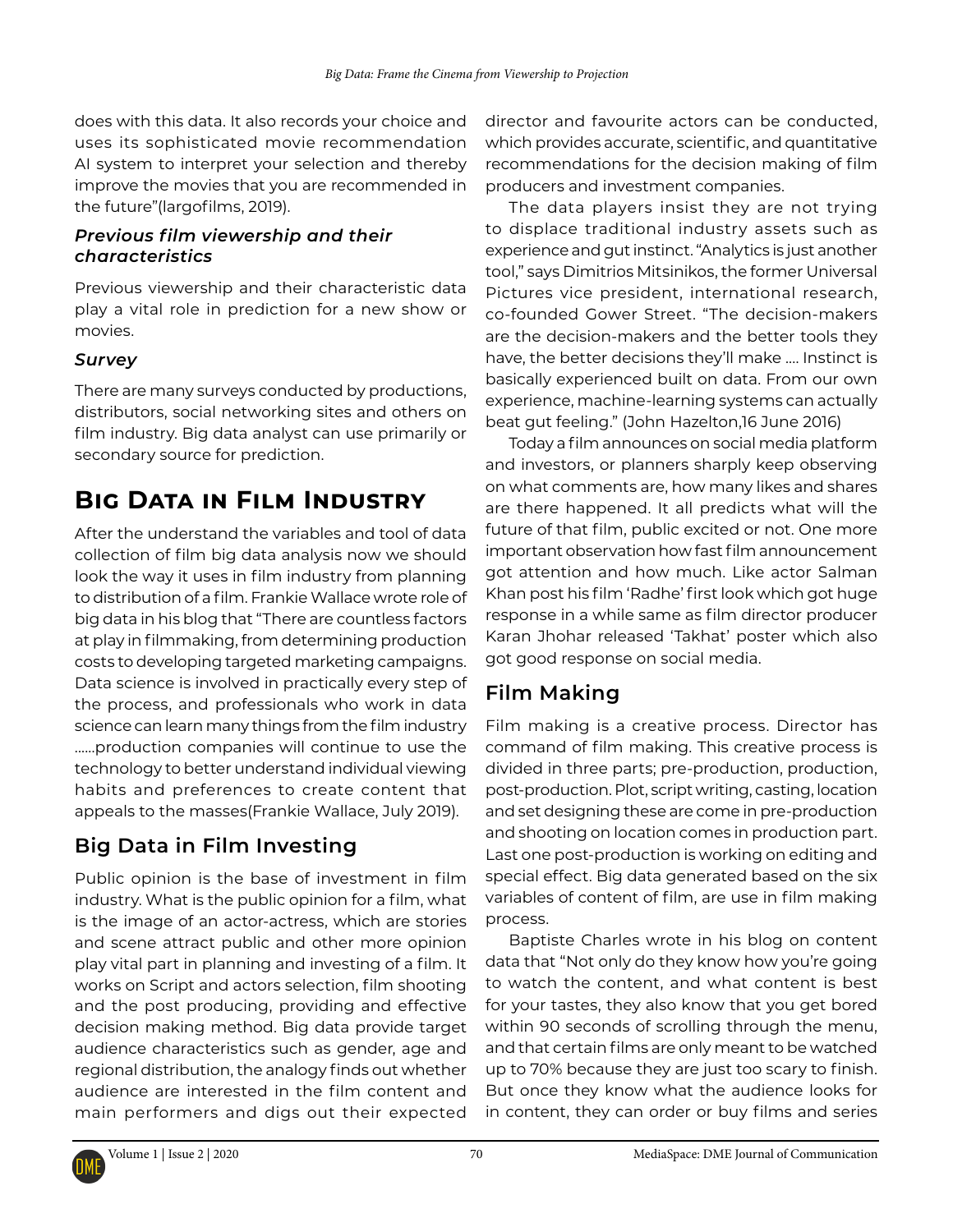that push just the right buttons, and know which audience members to push those to."( [Baptiste](https://www.raindance.org/author/baptistec/)  [Charles](https://www.raindance.org/author/baptistec/), 19 june 2018)

There are some movies which are fully dedicated to creativity and artistic values but cinema is an industrial art so profit implied itself in it. Here public opinion become central point around which whole movie knitted. Public opinion always an important for generate revenue. There is a history of scenes, sequence, actions and dialogues in films according to public opinion or demands. Like K.L. Sahagal should had songs, Dharmendra should have action scene and dialogue "kutte tera khun pi jaunga", Nirupama Rao should was Amitabh Bachchan mother, Imaran Hasmi should have kissing scene, Nana Patikar should have dialogues, film 'Khuda Gawaha' changed Amitabh Bachchan death sequence, and there are more example of it.

Today, dig data can help objectively and clearly to mapping out viewers' interest and changing attributes' according to today's social, cultural, economical, and political scenario. So director and producer can use big data as a guideline from script writing to special effects.

## **Publicity and Marketing**

Publicity and marketing, these two have similar field of work but different concept and way of working. Publicity is unpaid, unauthorised with third party involve process of film promotion in public on other side marketing is authorised, paid and direct approach process of promotion of a film in public domain. These two are purely depends on viewers, media and advertisement's data and figures. Here big data works remarkable as it objectively and clearly mapping out all about viewers attributes, media consumption and effective advertising.

Recently Walt Disney Company chairman Bob Iger made an admission. "We don't have any idea who went to see Star Wars in the cinemas," (John Hazelton, 16 June 2016) big data can help in this scenario as it already mapped out audience mind set which audience like to watch which film. As marketing data analyst Movio said "We pull through all the data that relates to a loyalty transaction that they are, how old they are, how many tickets they bought, the genre of the film," explains Movio founder and CEO William Palmer. "Once we've got this ID, we tie that to all their web activity — when they click on a link in any of the cinema's websites, their e-mail activity, social activity, if they're on Facebook or Twitter — so that the profile gets richer (John Hazelton,16 June 2016).

In big data era, now it can be possible focused publicity and marketing strategies according to gender, age group, generation specified, sociocultural-economical class, viewers' psychology and place. That is reason today most of the films take care of their marketing which can generate good profit specially

### **Distribution**

A good publicity and marketing attract not only public but also distributors. Big data is very important for distributors as they have to calculate viewers' pattern of consumption according to cities and social-economical condition. They decide price of a ticket, no. of screen according to city (John Hazelton, 2016).

Marketing data analyst Movio founder and CEO William Palmer explains "We pull through all the data that relates to a loyalty transaction — who they are, how old they are, how many tickets they bought, the genre of the film, Once we've got this ID, we tie that to all their web activity — when they click on a link in any of the cinema's websites, their e-mail activity, social activity, if they're on Facebook or Twitter — so that the profile gets richer" (John Hazelton, 2016).

John Hazelton gave example of this work on his blog that "New data outfit Gower Street Analytics is working in partnership with comScore on the development of Forecast, a release date optimisation tool that will predict the performance, down to the individual cinema level, of every film in a given national market for the next 12 to 18 months (John Hazelton, 2016).

### **Broadcasting**

Today there are two platforms for broadcasting one is traditional television and second is OTT steaming platforms. Production Company looks at big data for decision which channel and OTT platform suitable and profitable for us or which